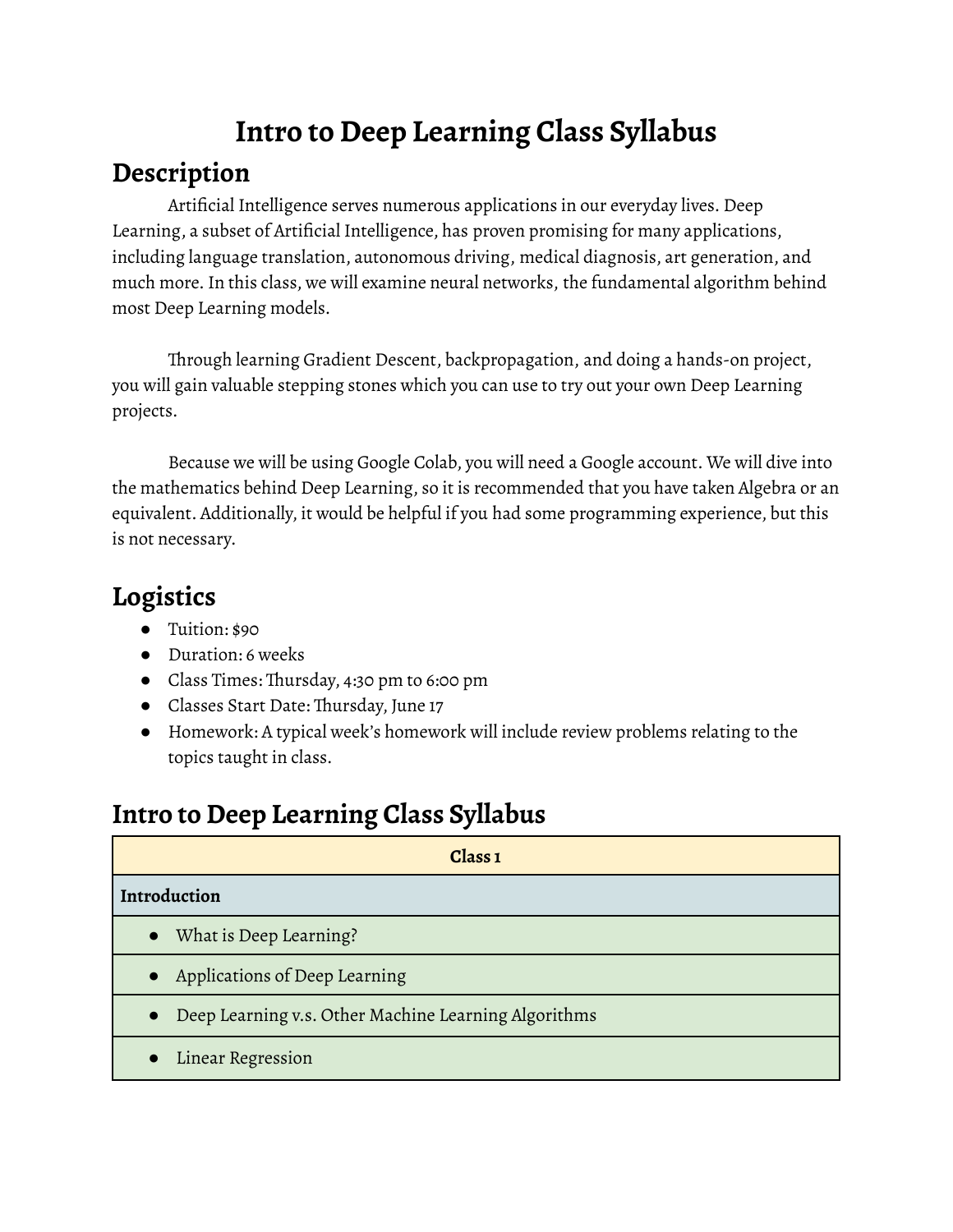| Computing the Hypothesis<br>$\bigcirc$                     |
|------------------------------------------------------------|
| Linear Regression Cost Function<br>$\circ$                 |
| Parameter Update<br>$\circ$                                |
| Gradient Descent<br>$\circ$                                |
| Class <sub>2</sub>                                         |
| Logistic Regression                                        |
| Logistic Regression Hypothesis<br>$\circ$                  |
| Applications of Logistic Regression<br>$\circlearrowright$ |
| Logistic Regression Cost Function<br>$\bigcirc$            |
| Neural Networks                                            |
| Neural Network Hypothesis<br>$\circlearrowright$           |
| Class 3                                                    |
|                                                            |
| Vectorization                                              |
| A Vector                                                   |
| A Matrix                                                   |
| Vectorization                                              |
| Class <sub>4</sub>                                         |
| Finish Vectorization (from Class 3)                        |
| Parameter Update Formulas                                  |
| Introduction to Python, NumPy, and Matplotlib              |
| Basics of Python                                           |
| Data Types<br>$\bigcirc$                                   |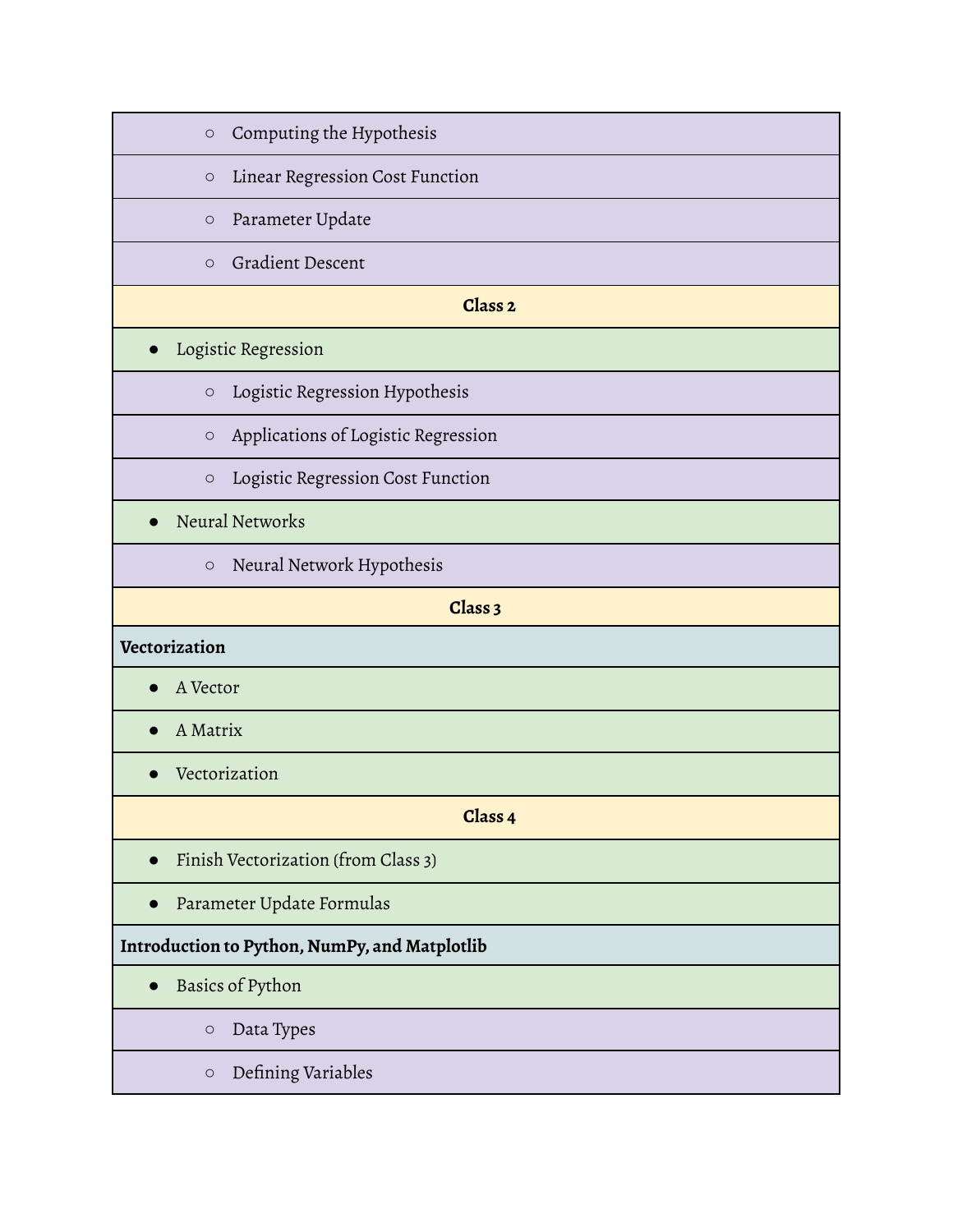| $\bigcirc$          | Printing Outputs                                        |
|---------------------|---------------------------------------------------------|
| $\circ$             | Operations with Integers                                |
| $\bigcirc$          | Slicing through String and Lists                        |
| $\circ$             | Conditions                                              |
| $\circ$             | If, Elif, and Else Statements                           |
| $\circ$             | For Loops                                               |
| $\circ$             | While Loops                                             |
|                     | NumPy Arrays                                            |
| $\circlearrowright$ | Defining Vectors and Matrices                           |
| $\circ$             | Operations with NumPy Arrays                            |
| $\bigcirc$          | Size and Shape of an Array                              |
| $\circlearrowright$ | Accessing Elements of an Array                          |
| $\circ$             | Special NumPy Arrays                                    |
| $\circ$             | Statistics of an Array                                  |
| $\circlearrowright$ | Transpose of an Array                                   |
|                     | Class <sub>5</sub>                                      |
|                     | Finish Basics of Python and NumPy Arrays (from Class 4) |
|                     | Plotting with Matplotlib                                |
|                     | Hands-on Implementation                                 |
| $\bullet$           | <b>Implementation Part I</b>                            |
| $\circ$             | Google Colab Setup                                      |
| $\circ$             | Importing Data                                          |
| $\circ$             | Linear Regression Hypothesis Function                   |